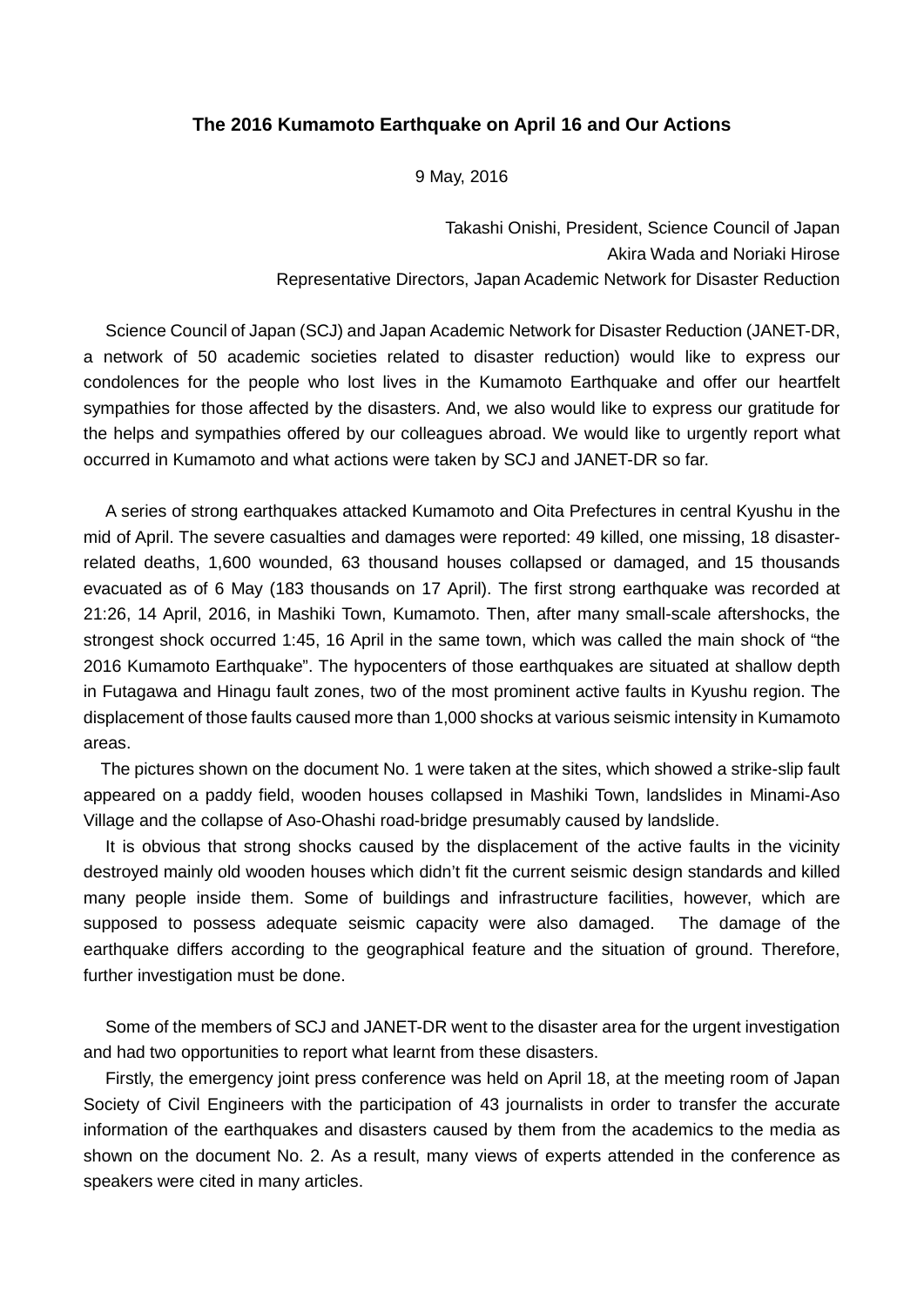Secondly, the urgent report meeting was held on May 2, at SCJ auditorium with the lectures from 17 societies and more than 300 participants including 54 journalists as shown on the same document No. 2. The lectures on the investigation were made by experts of many societies;

- The Seismological Society of Japan,
- The Japanese Society for Active Fault Studies,
- The Japanese Geotechnical Society,
- The Association of Japanese Geographers,
- Geographic Information Systems Association of Japan,
- Japan Society of Civil Engineers,
- Architectural Institute of Japan,
- Japan Association of Earthquake Engineering,
- The Japanese Society of Irrigation, Drainage and Rural Engineering,
- Japan Society of Engineering Geology,
- The Japan Landslide Society,
- Japan Society of Erosion Control Engineering,
- Japan Society of Disaster Nursing,
- Japanese Association of Disaster Medicine,
- Japan Association of Planning and Public Management,
- Japan Society for Disaster Recovery and Revitalization, and
- Japan Society of Material Cycles and Waste Management.

We would like to appreciate the experts who made precious reports for the understandings, lessons and scientific ideas for the further research.

The followings were stressed through lectures and discussions as what we have to:

- 1. Understanding and even predicting the further development of the present activities of the active faults. Especially, finding how the series of earthquakes will affect other active faults or subductionzones is what the society wants to know.
- 2. Understanding the expansion of landslide in mountainous areas where landslides took place due to the earthquakes.
- 3. Understanding how the continuous two peaks of large-scale shocks affected the destruction of man-made structures.
- 4. Considering how we can reduce the people's anxieties or fears caused by the earthquakes.
- 5. Considering how we can propagate practical disaster-reduction measures, as the Kumamoto earthquake is likely to occur anywhere in Japan.
- 6. Considering how we can accelerate recovery and reconstruction making use of the past experience of disasters such as effective measures in loss of power, in evacuation center management, and so on.
- 7. Strongly recommending retrofitting old buildings and housing, everywhere in Japan, which do not have the seismic capacity to withstand earthquakes.

We will have another report meeting when our societies finish their initial field survey hopefully in July.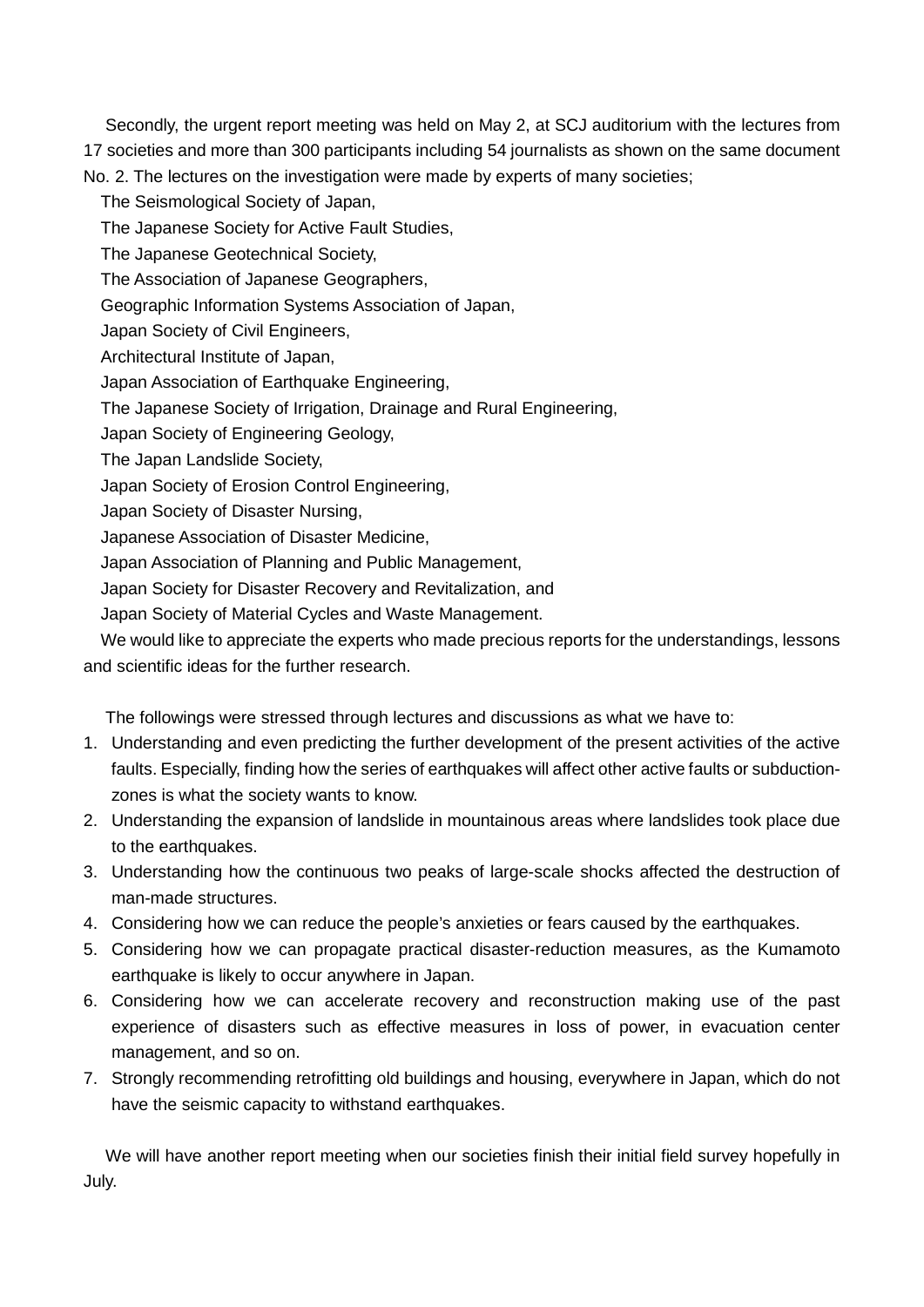

[source: NIED, Network Center for Earthquake, Tsunami and Volcano]

Futagawa and Hinagu fault zones, two of the most prominent active faults in Kyushu region. Plural active faults, related to each other, caused the earthquakes.

Damage caused by the earthquake in Mashiki town, Kumamoto Pref. Mashimoto and Landslides in Minami-aso village and collapse of Aso-Ohashi road-bridge.

Kumamoto Earthquake victims(6 May, 2016) Killed: 49 people Missing : 1person Wounded: 1600 people Collapsed or damaged houses: 63000

With heavy rain, complex disaster will be continuing.

The land made of volcanic ash is fragile.

The cause of the earthquake was strike-slip fault. [Photograph: the Geospatial Information Authority of Japan